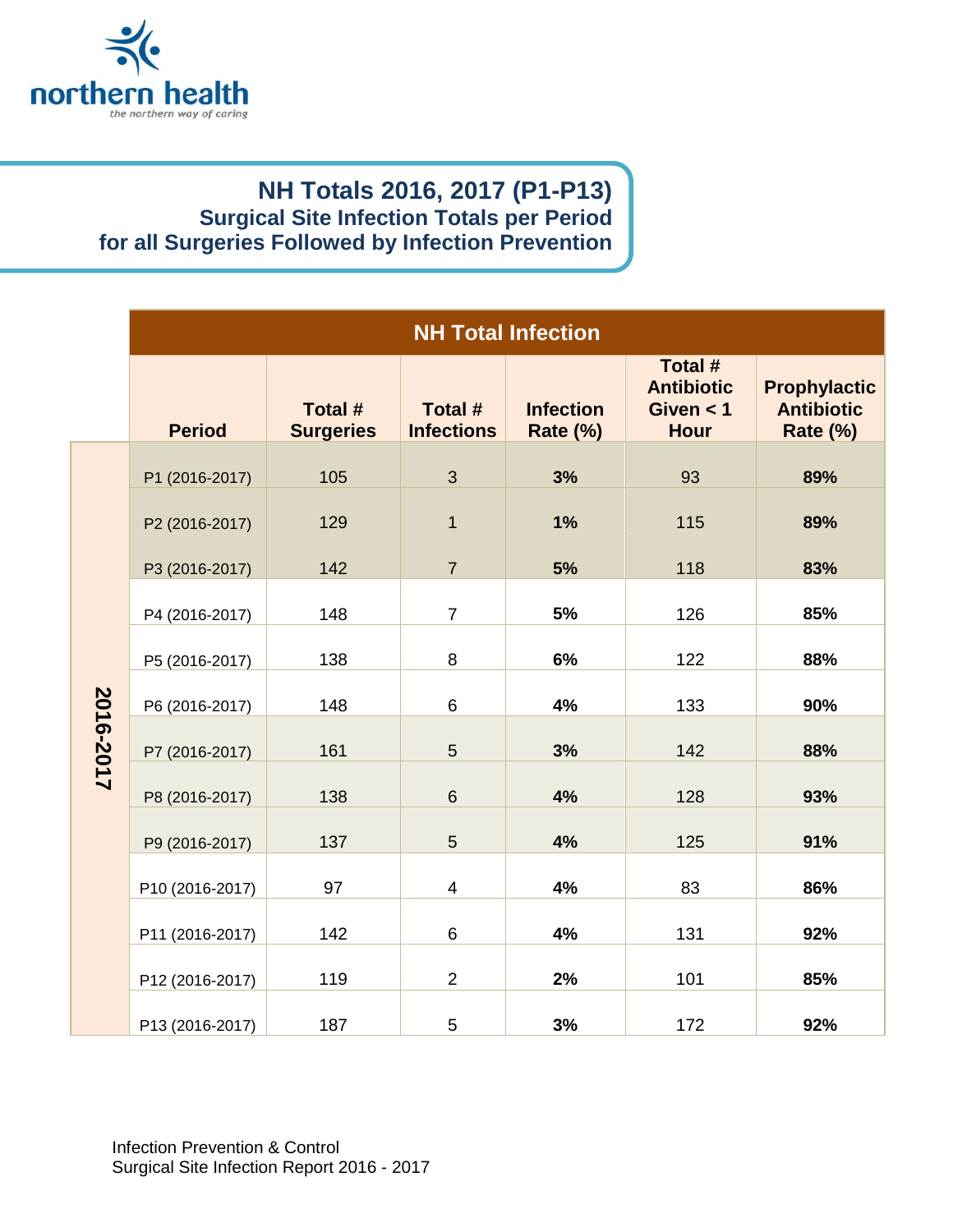



Infection Prevention & Control Surgical Site Infection Report 2016 - 2017